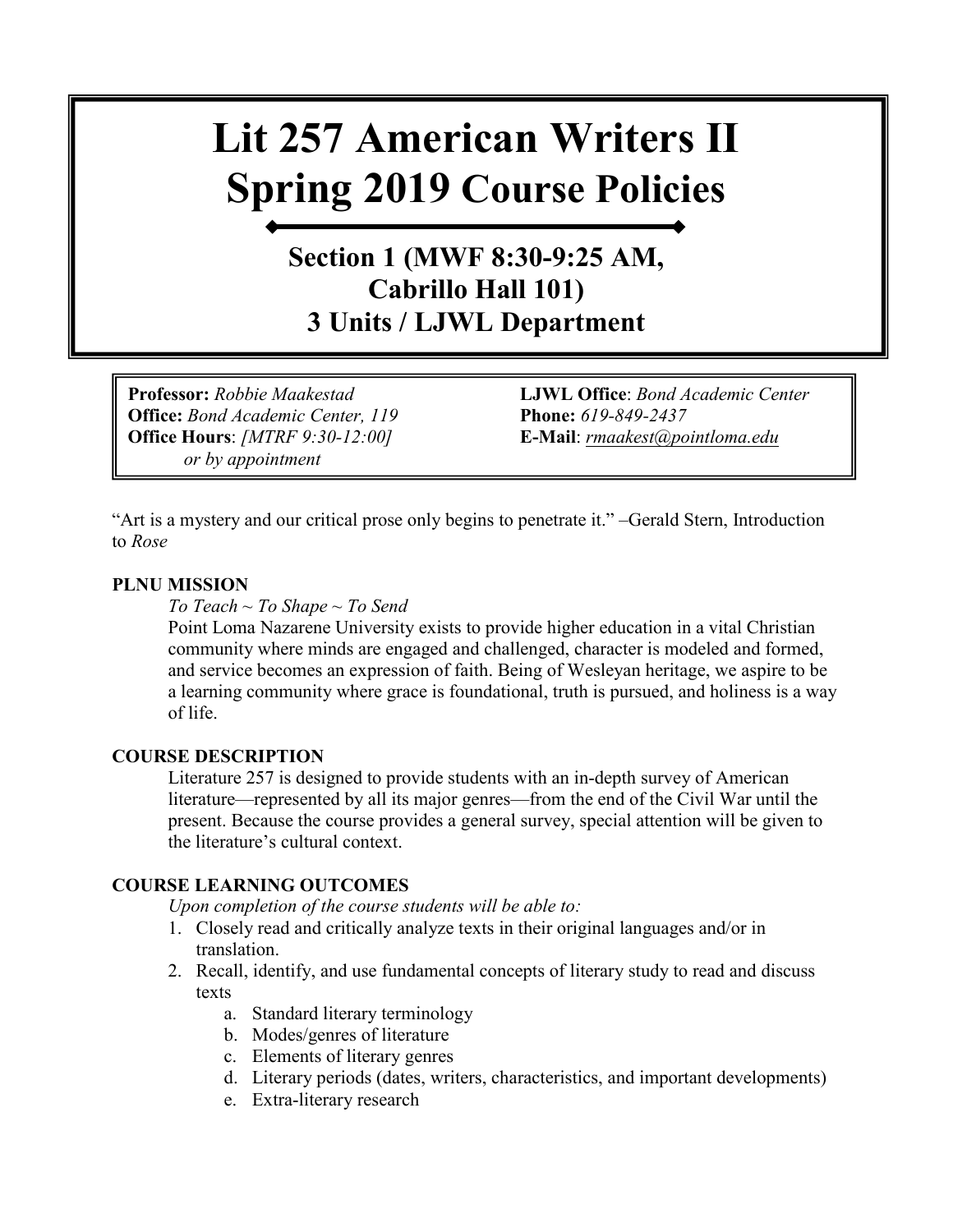- 3. Connect the works with their own lives and with the social, cultural, and historical contexts of the works and their authors.
- 4. Create detailed and informed textual analysis of literary works that examine several of the fundamental concepts of literary study.

#### **REQUIRED TEXTS**

*Bad Feminist* by Roxane Gay **ISBN-13:** 978-0062282712 *Black Panther: Long Live the King* by Nnedi Okorafor **ISBN-13:** 978-1302905385 *Citizen* by Claudia Rankine. **ISBN-13:** 978-1555976903 *Fun Home* by Alison Bechdel. **ISBN-13:** 978-0618871711 *Passage to Ararat* by Michael J. Arlen. **ISBN-13:** 978-0374530129 *Rose* by Li-Young Lee. **ISBN-13:** 978-0918526533 *The Dream of Water* by Kyoko Mori. **ISBN-13:** 978-0449910436 *The Way to Rainy Mountain* by N. Scott Momaday. **ISBN-13:** 978-0826304360 **Buy a \$5 student ticket ASAP for the Nnedi Okorafor Interview: <https://bit.ly/2R3CDJi>**

Additional readings may be posted to Canvas and shared with you (you'll need to print these out and bring them with you to class the day they are due)

Please bring a notebook and writing utensil to each class to take notes, as well as the book that will be discussed for that class period.

#### **COURSE REQUIREMENTS**

*Reading*:

Dates for the readings are clearly indicated on the schedule. Complete all reading prior to the class session when the text will be discussed.

*Discussion*:

The success of the course will be directly related to the quality of daily discussions. Each of you must feel comfortable contributing to discussions. And each of you should bring any questions you have about the reading to our attention during the course of our discussions.

*Writing*:

Each student will complete a mid-term exam, a final exam, and two 3-5 page essays written outside of class. Students cannot pass the course without completing all of these major assignments. Late essays will receive a ten percent daily deduction and will not be accepted after one week.

*Oral Presentation:*

Individually, students will read a creative work by an American writer (Civil War to present) that has not been assigned in this course and present it to the class at the end of the semester. The presentation will be between 7-10 minutes in length. Each student will turn in a sixth reading journal on the work that they selected.

*Attendance*:

Regular and punctual attendance at all classes is considered essential to optimum academic achievement. If the student is absent from more than 10 percent of class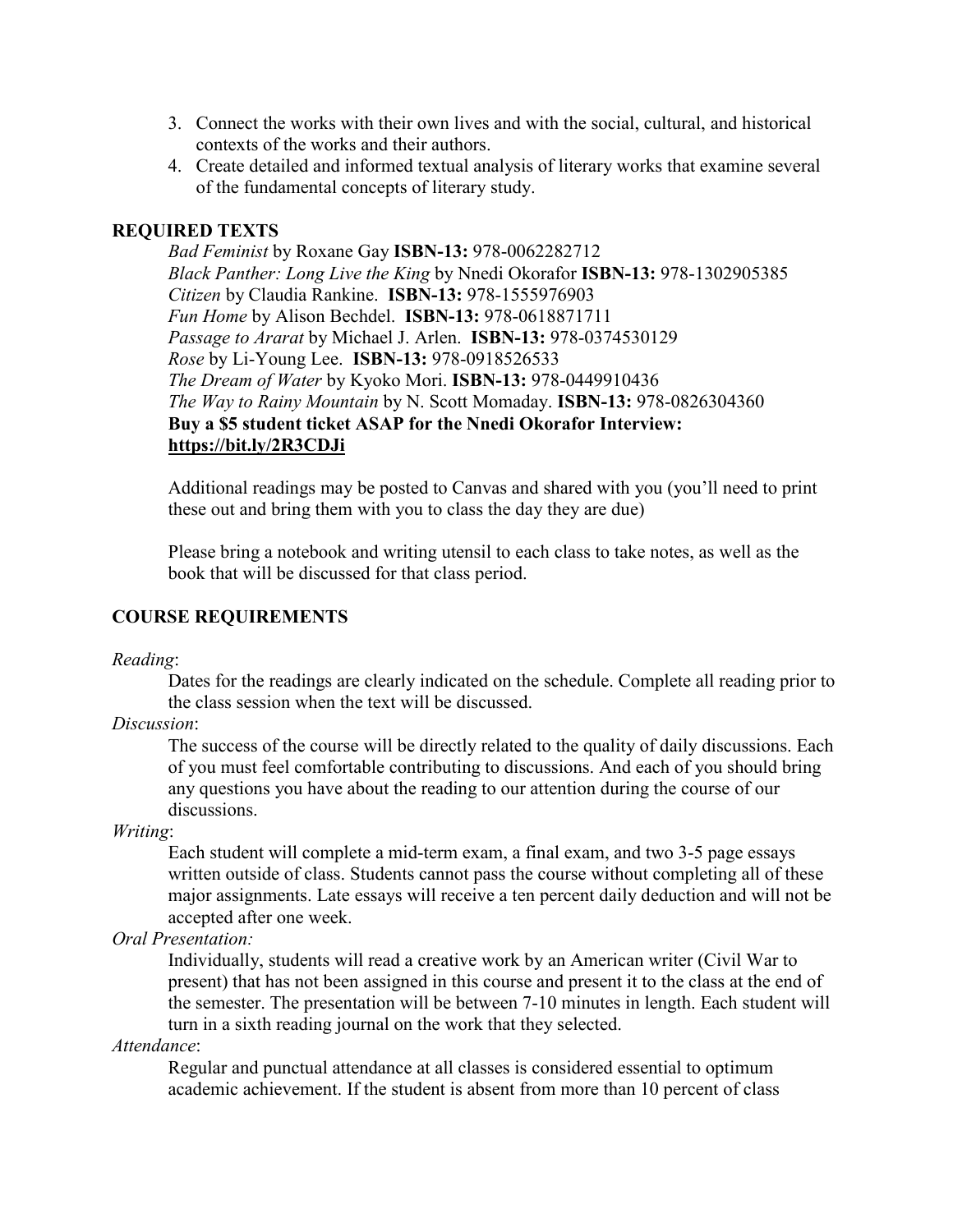meetings [for this course, that's 4 class periods], the faculty member can file a written report which may result in de-enrollment. If the absences exceed 20 percent [for this course, that's 8 class periods], the student may be de-enrolled without notice until the university drop date or, after that date, receive the appropriate grade for their work and participation. See [Academic Policies](http://catalog.pointloma.edu/content.php?catoid=18&navoid=1278) in the Undergraduate Academic Catalog.

#### **FINAL EXAMINATION POLICY**

Successful completion of this class requires taking the final examination **on its scheduled day**. The final examination schedule is posted on the [Class Schedules](http://www.pointloma.edu/experience/academics/class-schedules) site. No requests for early examinations or alternative days will be approved.

#### **METHODS OF INSTRUCTION**

This class is interactive and discussion-based. So you'll need to come to class prepared to talk and write about the literary texts we're reading and contribute to and lead discussions, small groups, and peer reviews. You will not understand what is happening during our classes if you haven't done the reading and you will miss out on valuable perspective and insights from your classmates if you do not attend class. The same goes for the writing assignments: they are designed to increase your understanding of the texts and make class more productive. Students who attend regularly, stay engaged in the class activities, and keep up with all of the assigned reading and writing usually succeed in this course.

#### **GENERAL COURSE POLICIES**

#### **CANVAS**

Throughout this course, students will be required to utilize Canvas to post homework responses, receive course grades, and access any changes to the *Course Schedule* throughout the semester. If the *Course Schedule* is updated, students will be notified well in advance, but will need to download the updated schedule which the instructor will post on Canvas.

#### **PLNU EMAIL**

Students must regularly check their PLNU email account for updates on assignments and scheduling.

#### **RESPECT**

Practice basic respect and consideration toward your peers and professor. There are going to be some tricky moments in this class because the literature we read may bring up some conversations about sensitive issues, topics, and language. Remember that we are interested in inquiry, especially critical inquiry, not in offending or battering other people into compliance. Offensive language, personal attacks, and disparagement of others' ideas will not be tolerated. Please do not sleep, carry on private conversations, text, or work on assignments for other classes. Students who do so are not actively present in class and will lose participation points.

#### **TECHNOLOGY**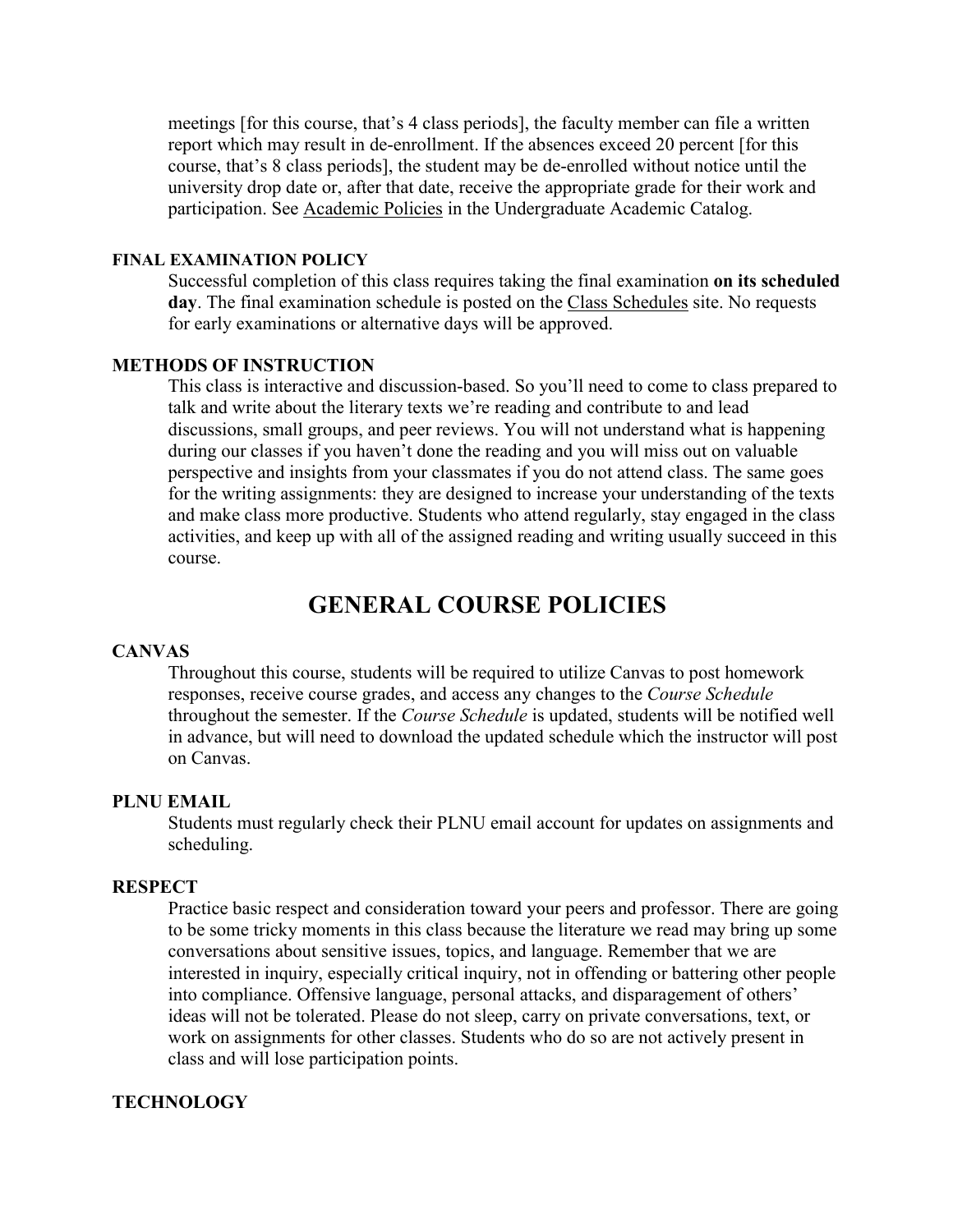Refrain from using technology during class time unless a classroom activity calls for it to be used. This means cell phones, laptops, iPads, and other electronic devices. More often than not, these create a distraction, rather than being useful. Taking notes by hand has been shown to aid long-term comprehension much more so than typing notes, so by all means, *please take handwritten notes* throughout this class. Use of technology during class will result in lost participation points.

#### **TURNING IN ASSIGNMENTS**

All **major assignments** must be turned in on Canvas *before the class period on the day they are due*.

All **smaller assignments** must be posted to our class Canvas page *before the start of class on the day they are due*.

Late essay assignments are those turned in any time after class on the due date. Late essays will lose a letter grade for each calendar day they are late (so an A becomes a B after one class period, and so on). Late essays must brought to the next class period, though keep in mind the above penalty for each day late. Late essays will not be accepted after a week from the due date. It is your responsibility to ensure that I receive your essay on the day it is due. If you know you won't be in class on a day a major assignment is due, it's your responsibility to turn it in ahead of time. **I will not accept late homework, and missed in-class work and quizzes cannot be made up.**

#### **ACADEMIC HONESTY**

Students should demonstrate academic honesty by doing original work and by giving appropriate credit to the ideas of others. Academic dishonesty is the act of presenting information, ideas, and/or concepts as one's own when in reality they are the results of another person's creativity and effort. A faculty member who believes a situation involving academic dishonesty has been detected may assign a failing grade for that assignment or examination, or, depending on the seriousness of the offense, for the course. Faculty should follow and students may appeal using the procedure in the university Catalog. See [Academic Policies](http://catalog.pointloma.edu/content.php?catoid=18&navoid=1278) for definitions of kinds of academic dishonesty and for further policy information.

#### **PLNU COPYRIGHT POLICY**

Point Loma Nazarene University, as a non-profit educational institution, is entitled by law to use materials protected by the US Copyright Act for classroom education. Any use of those materials outside the class may violate the law.

#### **PLNU ACADEMIC ACCOMMODATIONS POLICY**

If you have a diagnosed disability, please contact PLNU's Disability Resource Center (DRC) to demonstrate need and to register for accommodation by phone at 619-849-2486 or by e-mail at [DRC@pointloma.edu.](mailto:DRC@pointloma.edu) See [Disability Resource Center](http://www.pointloma.edu/experience/offices/administrative-offices/academic-advising-office/disability-resource-center) for additional information.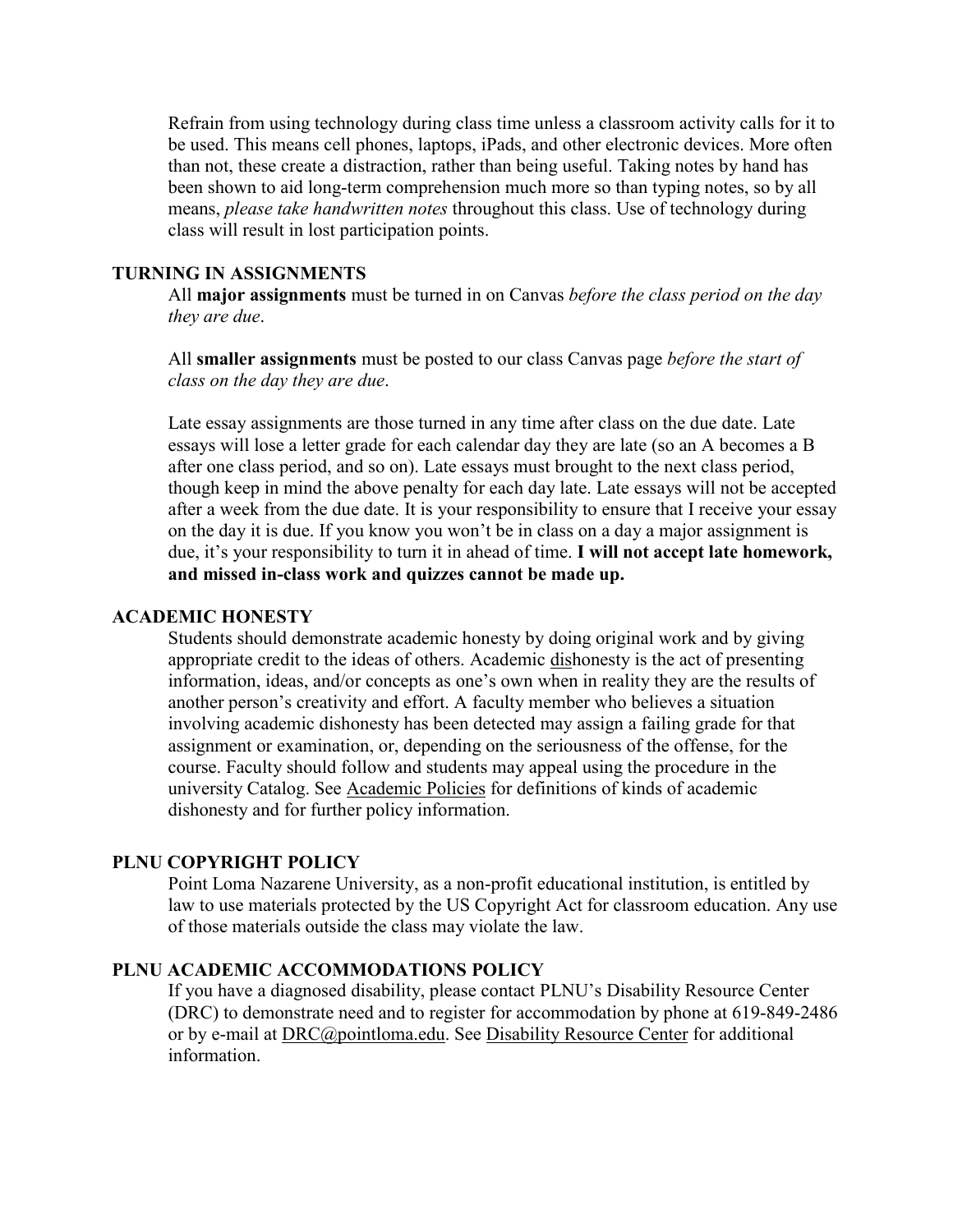#### **PERSONAL NEEDS**

Counseling is available in the Wellness Center for undergraduate students at PLNU. They are open Monday through Friday during the academic school year to offer morning, afternoon, and evening appointments. Please call (619) 849-2574 to schedule a counseling appointment.

#### **READING JOURNALS**

For each assigned book, you'll have the option of writing one **Reading Journal** entry of two full pages (2 pages = onto page 3) that critically engages with some aspect of the text, and formulates a brief literary argument. You will be required to turn in **FIVE Reading Journals for the EIGHT books that we read,** so it's up to you which five you respond to. Journal entries must be posted to your Reading Journal page on the class Canvas page any time *before the start of class on the day they are due.* If some part of one of our readings speaks to you or you think of something interesting in chapter two, feel free to post your journal in advance of the deadline. Please see the Course Schedule for due dates. Each of the five journals will be worth 20 points, totaling 100 points. **NOTE**: An additional (sixth) reading journal will be turned in as part of the Oral Presentation.

#### **PARTICIPATION**

Coming to class well-prepared is critical in a discussion-based course like this one. I expect you to come to each class prepared—that means not just doing the reading, thinking about it, and digesting it, but also *bringing your book to class.* Coming to class without the assigned reading for the day will result in a loss of participation points. You should also be prepared to actively engage in class discussions, peer reviews, and other in-class activities. I expect you each to meaningfully engage with the coursework and with one another.

Class participation will be graded out of 100. Each class day is worth 1 point, up to a max of 40 points (40 non-exam MWF meetings). You can miss three classes without it affecting your grade (any points above 37 will be counted as extra credit)—but you are still responsible for the readings/homework due on the days you're absent. If you miss class or are significantly unprepared for class, you'll earn a zero for that day. **Each absence above three will result in 5 points being subtracted from the participation category.** 

For the remaining 60 points of your participation grade, you'll earn a 40 if you're doing the basics of engaging with the class; you'll earn a  $50+$  if I see you regularly leaping in and making strong contributions; you'll earn a 39 or lower if you are frequently late, unprepared, inattentive, or disruptive.

I expect you to attend class and to arrive on time—but I also understand that things come up. In the case of an emergency, please contact me as soon as possible to discuss what arrangements can be made.

#### **COURSE GRADING OVERVIEW**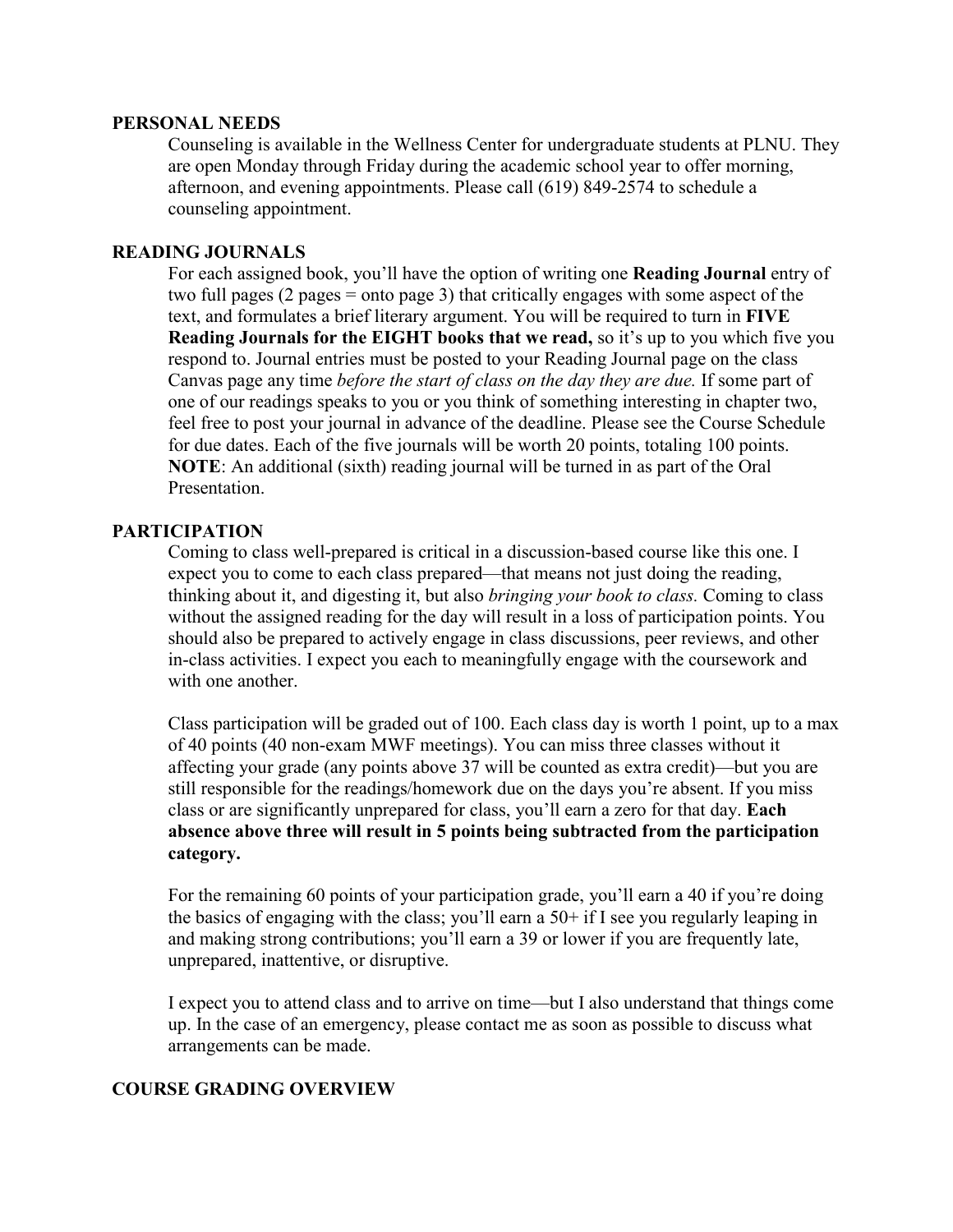| 150 points - Essay 1             |
|----------------------------------|
| 150 points $-$ Essay 2           |
| $100$ points – Reading Journals  |
| 200 points - Midterm Exam        |
| 200 points - Final Exam          |
| $100$ points – Oral Presentation |
| 100 points – Class Participation |
|                                  |

#### **LETTER GRADE GUIDELINES**

|                  |      | $920 - 1000$ points | A | 900 - 919 points   | $A -$ |
|------------------|------|---------------------|---|--------------------|-------|
| 880 - 899 points | $B+$ | 820 - 879 points    |   | 800 - 819 points   | B-    |
| 780 - 799 points | $C+$ | 720 - 779 points    |   | 700 - 719 points   | $C-$  |
| 680 - 699 points | $D+$ | $620 - 679$ points  |   | $600 - 619$ points | D-    |

#### **WHAT ESSAY EXAM GRADES ACTUALLY MEAN**

**A: Exceptional Work**: complex understanding and insightful application of skills and concepts; sophistication and depth in interpretation and style; proficiency in standard grammatical form and documentation conventions; high competence in all or almost all categories of the grading rubric.

**B: Very Good Work**: clear, thoughtful understanding and sound application of skills and concepts; correct written presentation; high competence in most categories of the grading rubric.

**C: Adequate Work**: obvious, general, or vague understanding and application of skills and concepts; acceptable written presentation; basic competence in many categories of the grading rubric.

**D: Less-than-Satisfactory Work**: limited understanding and weak application of skills and concepts; poorly presented written work; low competence in many categories of the grading rubric.

**F: Unsatisfactory Work**: inadequate understanding and incorrect application of skills and concepts; unacceptable written presentation; incompetence in most categories of the grading rubric.

#### **COURSE SCHEDULE**

| <b>DATE</b>        | <b>READING</b>                                         | <b>ASSIGNMENTS DUE (in bold)</b> |  |  |
|--------------------|--------------------------------------------------------|----------------------------------|--|--|
| WEEK1              |                                                        |                                  |  |  |
| Tuesday, Jan. 8    | First Day of Class; Khaadzi Ghansah's "A Most American |                                  |  |  |
|                    | Terrorist: The Making of Dylann Roof" [Canvas .pdf]    |                                  |  |  |
| Wednesday, Jan. 9  | Arlen's Passage to Ararat, pgs. V-54                   |                                  |  |  |
| Friday, Jan. 11    | Arlen's Passage to Ararat, pgs. 55-99                  |                                  |  |  |
| WEEK 2             |                                                        |                                  |  |  |
| Monday, Jan. 14    | Arlen's <i>Passage to Ararat</i> , pgs. 100-154        |                                  |  |  |
| Wednesday, Jan. 16 | Arlen's <i>Passage to Ararat</i> , pgs. 155-201        |                                  |  |  |
| Friday, Jan. 18    | Arlen's Passage to Ararat, pgs. 202-250                |                                  |  |  |
| WEEK <sub>3</sub>  |                                                        |                                  |  |  |
| Monday, Jan. 21    | <b>MLKJ DAY-NO CLASS</b>                               |                                  |  |  |
| Wednesday, Jan. 23 | Arlen's <i>Passage to Ararat</i> , pgs. 251-293        |                                  |  |  |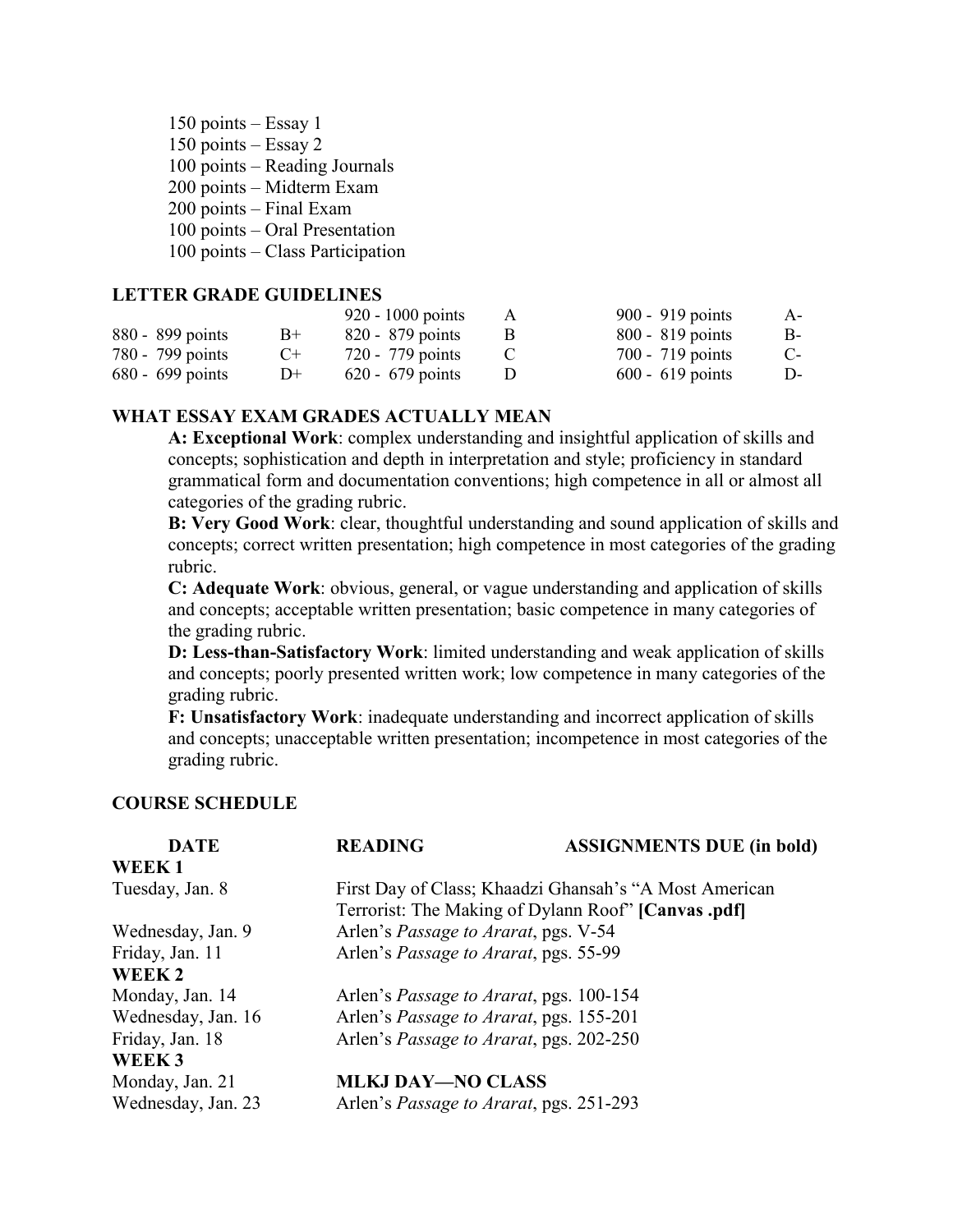#### Friday, Jan. 25 Mori's *The Dream of Water*, pgs. 1-60 **Turn in Reading Journal WEEK 4** Monday, Jan. 28 Mori's *The Dream of Water*, pgs. 61-100 Wednesday, Jan. 30 Mori's *The Dream of Water*, pgs. 101-151 Friday, Feb. 01 Mori's *The Dream of Water*, pgs. 152-204 **WEEK 5** Monday, Feb. 04 Mori's *The Dream of Water*, pgs. 205-275 Wednesday, Feb. 06 Excerpt [on Canvas] from Scott McCloud's *Understanding Comics*; and *Black Panther: Long Live the King*, "Blackout" **Turn in Reading Journal** Friday, Feb. 08 *Black Panther: Long Live the King*, "The Sacrifice" and "Obinna's Folly" **WEEK 6** Monday, Feb. 11 *Black Panther: Long Live the King*, "Keep Your Friends Close: Parts 1 & 2" Wednesday, Feb. 13 *Black Panther: Long Live the King*, "Under the Bridge" Friday, Feb. 15 Lee's *Rose*, pgs. Foreward-19 **Turn in Reading Journal WEEK 7 WRITER'S SYMPOSIUM BY THE SEA** Monday, Feb. 18 Lee's *Rose*, pgs. 20-33 **Essay #1 Due** Tuesday, Feb. 19 **Mandatory: Nnedi Okorafor Interview: 7:00pm Brown Chapel**:<https://bit.ly/2R3CDJi> (student tickets are \$5) Wednesday, Feb. 20 Lee's *Rose*, pgs. 37-45 Friday, Feb. 22 Lee's *Rose*, pgs. 46-58 **WEEK 8**  Monday, Feb. 25 Lee's *Rose*, pgs. 59-69 **Turn in Reading Journal** Wednesday, Feb. 27 Momaday's *The Way to Rainy Mountain*, pgs. 1-35 Friday, Mar. 01 **MID-TERM EXAM WEEK 9** Mar. 04-Mar. 08 **SPRING BREAK—NO CLASS WEEK 10** Monday, Mar. 11 Momaday's *The Way to Rainy Mountain*, pgs. 36-64 Wednesday, Mar. 13 Momaday's *The Way to Rainy Mountain*, pgs. 65-89 Friday, Mar. 15 Gay's *Bad Feminist*, pgs. ix-43 **Turn in Reading Journal WEEK 11** Monday, Mar. 18 Gay's *Bad Feminist*, pgs. 61-82, 128-153 Wednesday, Mar. 20 Gay's *Bad Feminist*, pgs. 177-191, 207-253 Friday, Mar. 22 Gay's *Bad Feminist*, pgs. 267-318 **WEEK 12** Monday, Mar. 25 Bechdel's *Fun Home*, pgs. 1-23 **Turn in Reading Journal** Wednesday, Mar. 27 **NO CLASS—Make up for Okorafor Interview** Friday, Mar. 29 **NO CLASS—Presentation Work Day WEEK 13** Monday, Apr. 01 Bechdel's *Fun Home*, pgs. 24-86 Wednesday, Apr. 03 Bechdel's *Fun Home*, pgs. 87-150 Friday, Apr. 05 Bechdel's *Fun Home*, pgs. 151-232 **Essay #2 Due**

**WEEK 14**